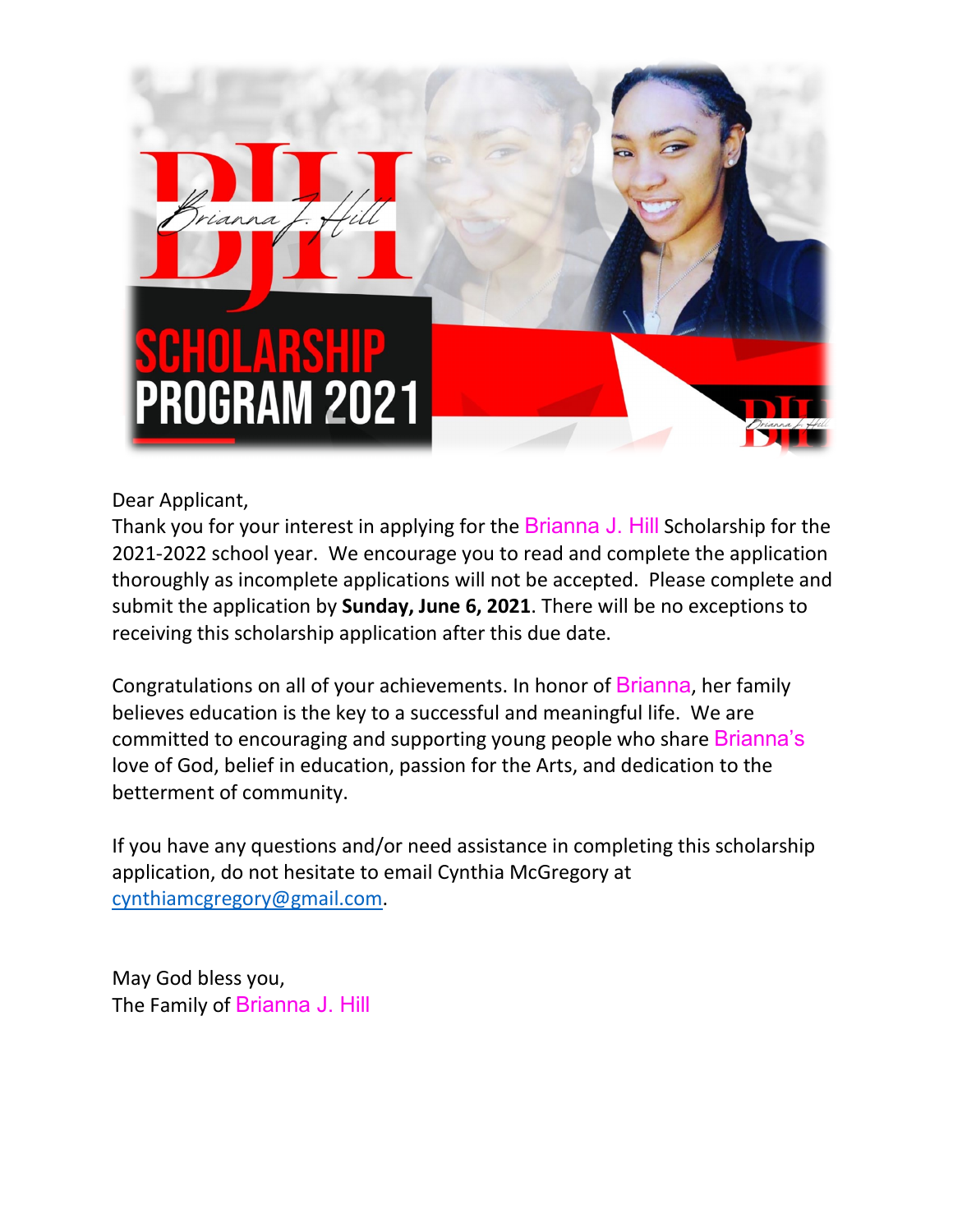**Purpose:** The Brianna J. Hill Scholarship was developed by her family in 2016 to ensure that her passion for higher education and the arts live on through the lives of young people who share similar aspirations. Brianna was a God-fearing, compassionate, artistic and extremely active young woman who impacted and continues to impact the lives of many people who knew and loved her. We know her beautiful spirit and contagious smile will be forever embedded in our hearts. Two separate Scholarships will be awarded in Brianna's name for the 2021-2022 school year. The Scholarship recipients must meet the following criteria:

- 1. Young woman or a young man graduating from high school and attending a 2-year college with the goal of transferring to a 4-year University.
- 2. Young woman or a young man graduating from high school and attending a 4-year University.
- 3. Must have a minimum of 3.5 cumulative GPA.
	- Applicants must provide a copy of their unofficial high school transcript.
- 4. Active within the Community (must show proof of community service in high school, Church, local community center, etc.)
	- Applicants must show proof of a minimum of a minimum of forty (40) community service hours.

## **Application Process:**

- 1. Please complete the attached application thoroughly. Incomplete applications will not be accepted.
- 2. Provide two (2) Letters of Recommendation:
	- One letter must be from an official from your high school (i.e. Principal, Teacher, Counselor, Advisor, Coach, etc.)
	- Second letter must be from an official who can speak to your community service
- 3. Essay Prompt: Think about what you could do to make your community a better place, in particular, in regards to homeless youth. Type a one-page essay that describes how you would solve this problem to make your community a better place.
- 4. Selected candidates will be invited to a virtually held interview with family members of Brianna.

*The Best of Luck and May God Continue to Bless You!!*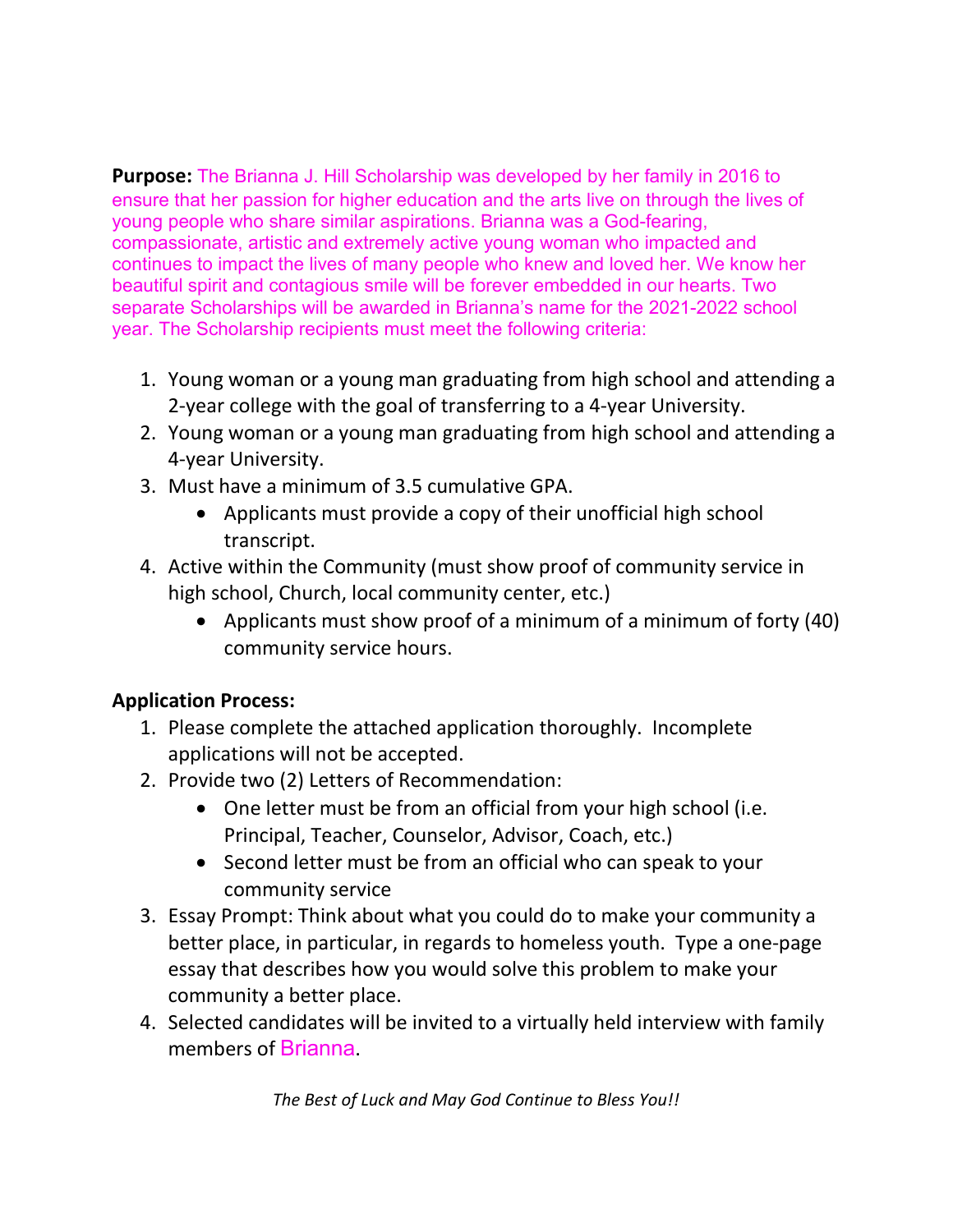| Applicant's Name: ______ |                                                |          |                    |      |        |
|--------------------------|------------------------------------------------|----------|--------------------|------|--------|
|                          | (First)                                        | (Middle) |                    |      | (Last) |
|                          |                                                |          |                    |      |        |
|                          | (Street No.)                                   | (City)   | (State) (Zip Code) |      |        |
|                          |                                                |          |                    |      |        |
|                          |                                                |          |                    |      |        |
|                          |                                                |          |                    |      |        |
|                          | High Schools attended (for any length of time) |          |                    |      |        |
| Name                     |                                                | Location |                    | From | To     |
|                          |                                                |          |                    |      |        |

| High School Cumulative Grade Point Average (GPA): |  |
|---------------------------------------------------|--|
|---------------------------------------------------|--|

*Please attach a copy of your unofficial high school transcript.*

**Please list your extracurricular and community activities (excluding jobs) during the past three or four years in order of their interest to you. (i.e. student government, dance, drama, athletics, band or orchestra, church groups, etc.). Please list all leadership positions held during your high school education as well.**

| <b>Activity</b> | <b>Approximate Dates of</b><br>Participation | Position(s) Held, Honor(s)<br>Won, Etc. |
|-----------------|----------------------------------------------|-----------------------------------------|
|                 |                                              |                                         |
|                 |                                              |                                         |
|                 |                                              |                                         |
|                 |                                              |                                         |
|                 |                                              |                                         |
|                 |                                              |                                         |
|                 |                                              |                                         |